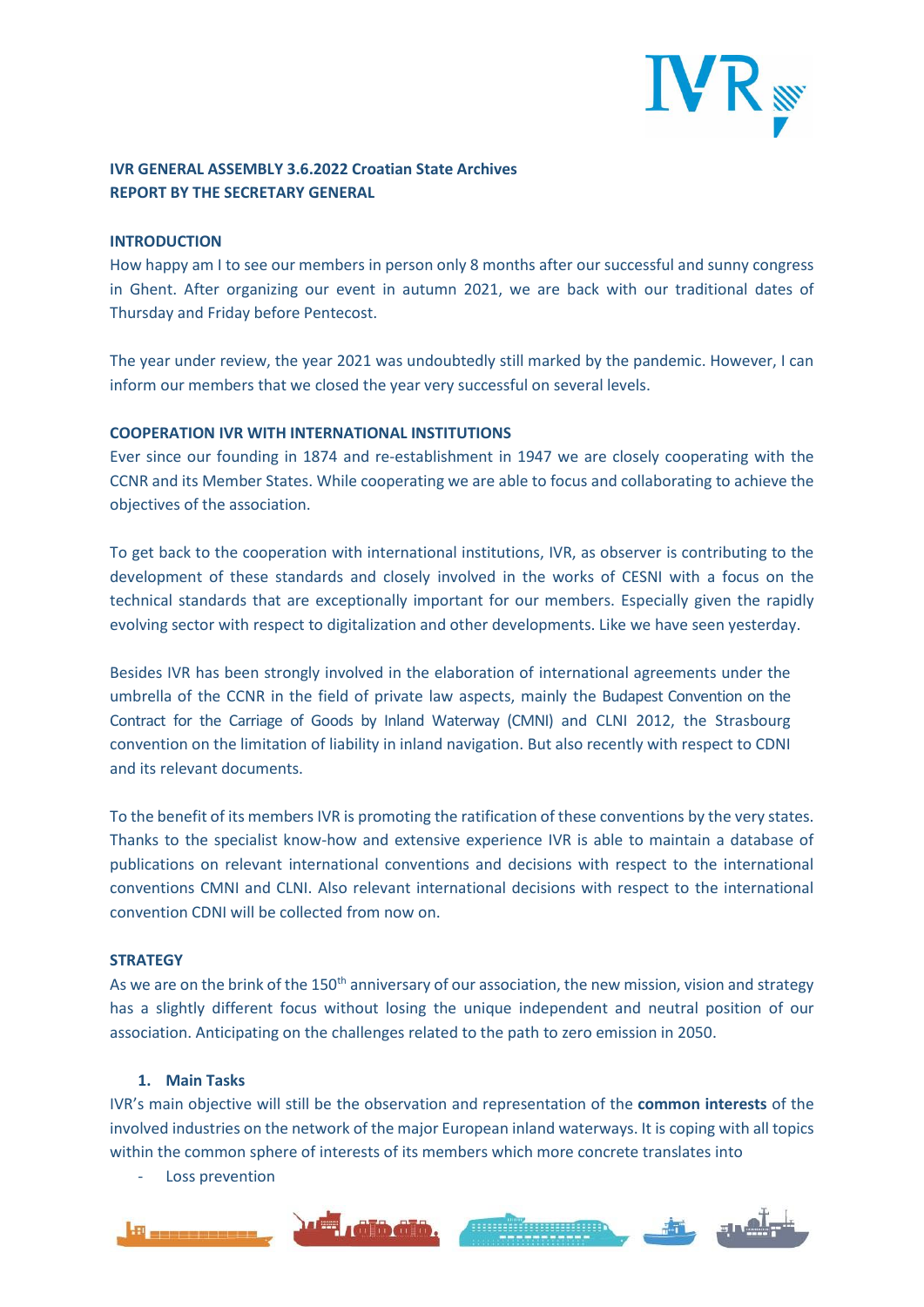

- Legal harmonisation and unification
- Maintaining a vessel database

However, as the sector is on the eve of a major transition, our association should also focus on the important unavoidable aspects of greening, digitalization, autonomous sailing and the energy transition in general. For the upcoming period the activities should take into account the consequences of alternative fuels and the aspect of Loss Prevention. Also the aspect of insurability is a very important issue to keep in mind. Just recently we have organized a working group on the topic of autonomous sailing in collaboration with the municipality of Rotterdam and SMASH!. I think this is also something we learned from the workshop of yesterday. We need each other and IVR can be the connecting linking pin in achieving successful collaboration.

In 2020 and 2021 IVR formed, together with other organizations, a reporting point "bio fuel" to make sure that shipowners could inform the market about their experiences with the use of bio fuel. As an independent and neutral organization it was encouraged to also include positive experiences. With the postponement of both RED II and the Fuel Quality Directive, IVR has proven to play an important role in sharing information and making sure that new initiatives are safe and reliable before they are introduced to the market on a wider scale.

Within the described context the IVR committees have intensely continued the work and consultations in their respective fields in order to achieve the objectives of the association.

The chairs of our committees will inform you in detail about their activities following this speech. If course, you have been already informed about many of their activities during the year by receiving the monthly IVReports. From this we can take that they have been very successful in realising their goals for which I would like to express my sincere thanks to the chairs and committee members.

## *Vessel Database*

The IVR vessel database continues to offers online access for users and ship owners to the technical details of more than 20.000 vessels. The need for reliable and accessible data continues to grow within the inland navigation sector and is also an important topic on a European level (Platina 3). IVR is happy to contribute to this very important task.

## *Fleet development in 2021*

As we can see from these statistics which were published just last week in the annual report, the inland fleet is still renewing substantially. In 2021 115 newly built vessels were added to the Western European fleet (Belgium, Germany, France, Luxemburg, Netherlands and Switzerland). Part of these 115 new buildings are 55 tank- and 25 dry cargo vessels. The passenger fleet increased by 20 new vessels showing the importance of this booming business on European waterways. As I cycle along the river "Meuse" when I go the office every morning it gives me much joy to see the amount of passenger vessels along the "Maasboulevard". What a big contract compared to the previous two years.

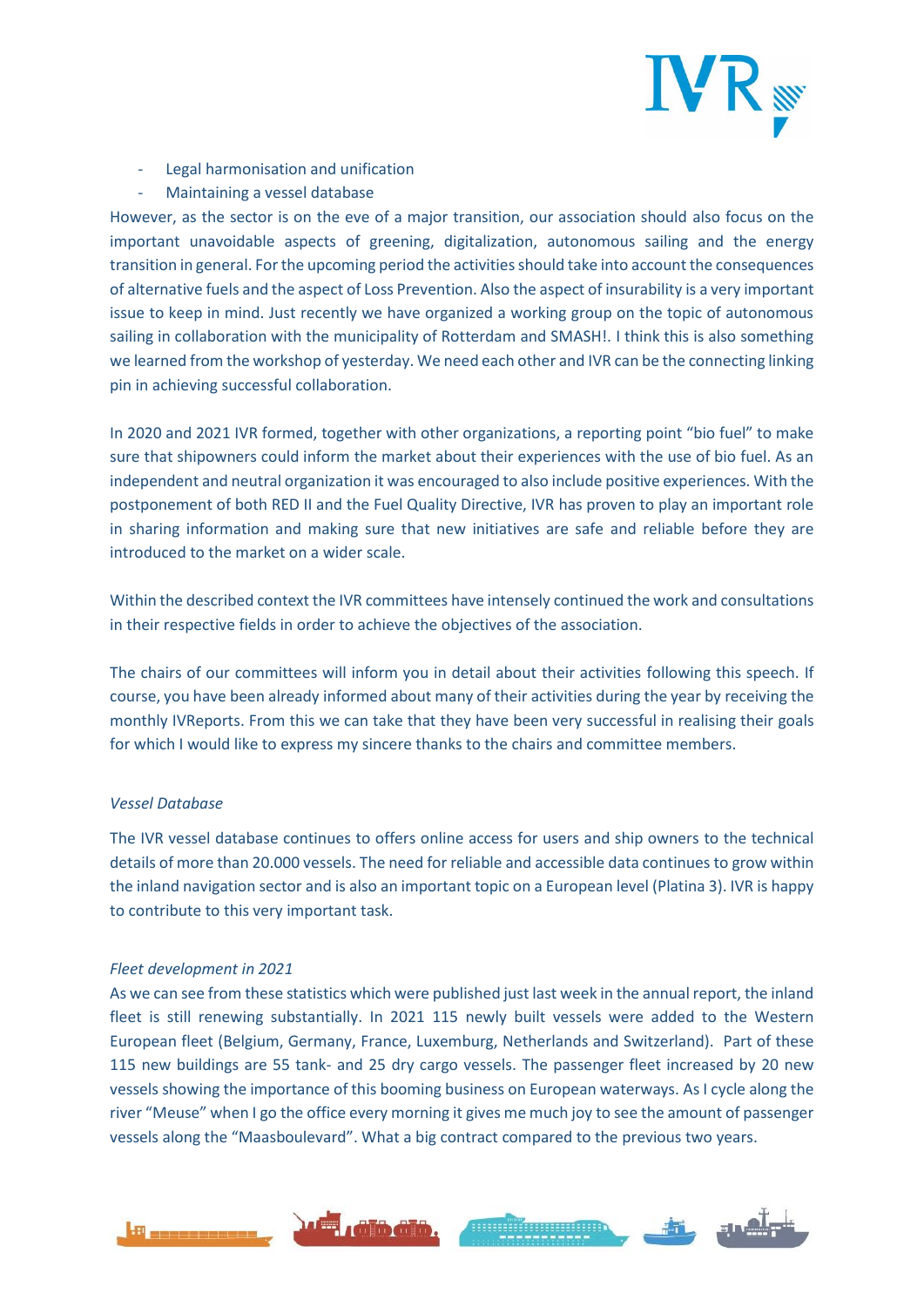

On the other side in 2021 64 vessels of the Western European fleet have been scrapped, amongst them 14 tank- and 42 dry cargo vessels. Almost twice the amount compared to last year!

The modernisation of the fleet is equally demonstrated by the increasing number of double hull tank vessels sailing on the European rivers and thus contributing to the high level of safety of the carriage of dangerous goods.

## *Green Award 2021*

As just mentioned, included in our Online Ships database is also an overview of the ships that have obtained a Green Award, at what level it is classified and until when it is valid. What this shows is that the vast majority of ships are rated at a Green Award Silver level. Most Green Awards are awarded to tankers with 543 tank vessels, but what is interesting to know is that the Green Award is also on the rise in passenger shipping (125 ships now, 59 ships last year in 2020, 50 ships year before). If you compare this number to 19 vessels in 2019 this is an extremely sharp increase.

The development that green, clean and sustainable shipping is getting more and more attention is a very good signal towards the ambition on the road to zero emission in 2050.

#### Greening

It is because of the transition to a more sustainable fleet that we will make sure the IVR Ships Information System is adapted to the needs of the users. We are focussing on the engines, use of alternative fuels and other instruments (for example emission label). As the focus across all modality sectors is becoming apparent to get insight in the amount of Green House Gases (CO2, NOX, PM) we are currently working on an entire new project. Our new project is installing a tool in our IVR Ships Information System which allows shipowners to simple calculate their amount of Green House Gases based on either ship characteristics (for example tonnage, engine, et cetera) or via a more extensive calculation method (using exact amount of bunker information). With this tool we hope to contribute to the information provision the sector is needing.

#### **2. Forum role**

IVR is known as the **unique international platform** at which national organisations of inland navigation, insurance industry and surveyors as well as individual companies and persons from these and related areas such as brokers, lawyers, manufacturers, yards etc. are represented.

One of the unique points of our association is its broad European network. I think it is greatly demonstrated also in Zagreb with members from various European countries and sectors. This allows the exchange of experience between the various sectors and industries involved. With the workshop of yesterday still in mind, I am convinced that working together is key in achieving the goals that are set for the future of inland navigation. It is my goal to keep expending our European IVR family from Amsterdam to Zagreb and to include more related sector to broaden and enhance our network. With 10 new members joining IVR this year already, I am happy and proud that we keep expanding our network and hereby offering our existing members an even more extensive network.